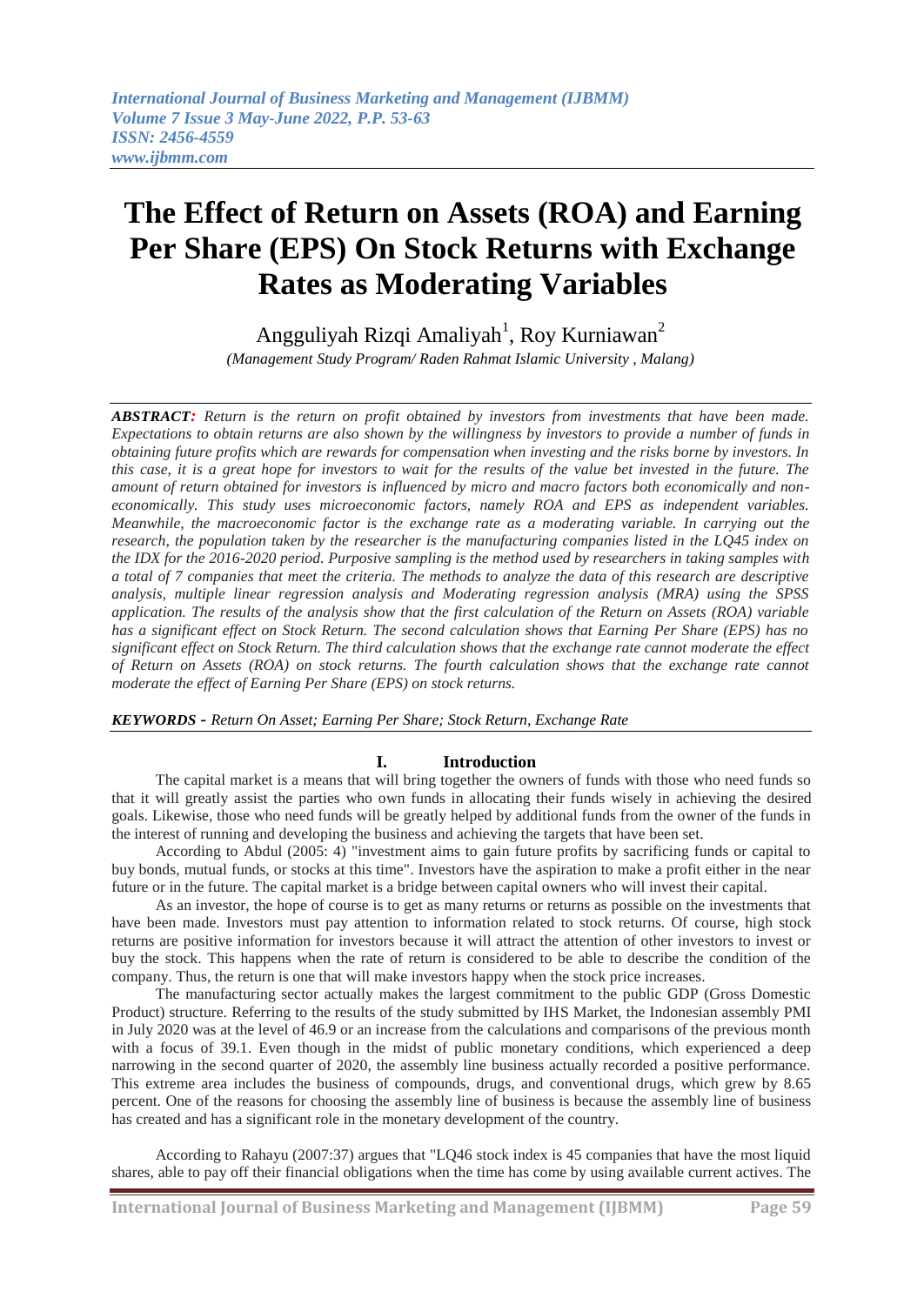LQ45 index uses 45 selected stocks based on stock trading liquidity which has been adjusted every six months or every crew in February and August which will always change". The LQ45 index is a market capitalization value consisting of 45 stocks that are considered very liquid and have a large capitalization value and are an indicator of liquidation. The stocks listed on the LQ45 index are stocks that have the highest share transaction value which can be a good choice for investment.

# **II. Literature Review**

According to Sunariyah (2011) Shares are "a securities issued by a company in the form of a limited liability company or the so-called issuer". Meanwhile, according to Fahmi (2012:81) in his book states that shares are "paper proof of participation in capital or fund ownership in a company which is clearly stated in the nominal value, company name and followed by clear rights and obligations to each holder".

Situmorang (2008:45) in his book states that shares are evidence of capital investment in limited liability organizations with benefits that can be obtained as profits, especially part of the organizational benefits distributed to investors, additional capital is the benefits derived from the difference between the agreement and the price tag. , non-monetary gains remember the consequences for ownership of shares for this type of power, pride and in particular give a voice in determining the course of the organization.

## **B. Exchange Rate**

**A. Stock**

According to Sukirno (2011:397) in his book states that what is meant by the exchange rate "is the difference in the price of one currency against other currencies". For a country the exchange rate determines an important role in the economy because it has a direct effect on the current account balance and other macroeconomic variables.

According to Nopirin (2012: 163) states that the exchange rate is "the price in the exchange of two different currencies, there will be a comparison of the value or price between the two certain currencies, this comparison of values is called the exchange rate". Based on the understanding of the experts above, the writer concludes that the understanding of the exchange rate is the cost of cash against foreign money, how much home currency is valued by foreign money. conversion standards are a vital cost in the economy.

#### **C. Financial Ratio**

According to James C Van Horne in Kasmir (2019:104) financial ratios "is an index that relates at least two numbers obtained by isolating one number from another. Monetary proportions are used as material to assess the presentation of an organization. The consequence of comparing the numbers in each of these sections will show the condition and monetary situation of an organization. According to Fahmi (2013:107) financial ratios "are an activity to analyze the finances of the company's financial health condition".

From the description above, the writer concludes that the notion of financial ratios is an analytical tool for the company's financial position and condition by comparing the company's financial figures listed in the financial performance reports of each company.

#### 1. Return on Assets (ROA)

Brigham & Houston (2010:148) in his book says that "Return On Assets (ROA) is the ratio of net income to total assets to measure the return on total assets". Based on the statement above, the authors conclude that Return on Assets or ROA is a financial ratio used to determine the percentage of company profits generated from the company's assets itself. ROA is one of the ratios of profitability. The higher the percentage of an ROA, it will be known that the higher the profit that will be generated by the company.

#### 2. Earnings Per Share EPS

Darmaji & Fakhrudin (2001) in their book states that what is meant by Earning Per Share (EPS) is "financial ratio to find out profit for investors". Meanwhile, according to Tandelilin (2010), in his book argues that earnings per share is the profit obtained by the owners of capital from the shares they own. EPS is the net profit of the company which will be distributed to the owners of capital through each share. So based on the description above, it can be concluded that EPS is a ratio that shows the amount of profit earned from each existing share. EPS is a very important reference to the performance of a company, because this will show how much money the company gets from its shareholders.

# **III. Research Methods**

This type of research uses data that is in accordance with the classification of quantitative research. The source of the data that the author got came from the official website of the IDX. While the time of this research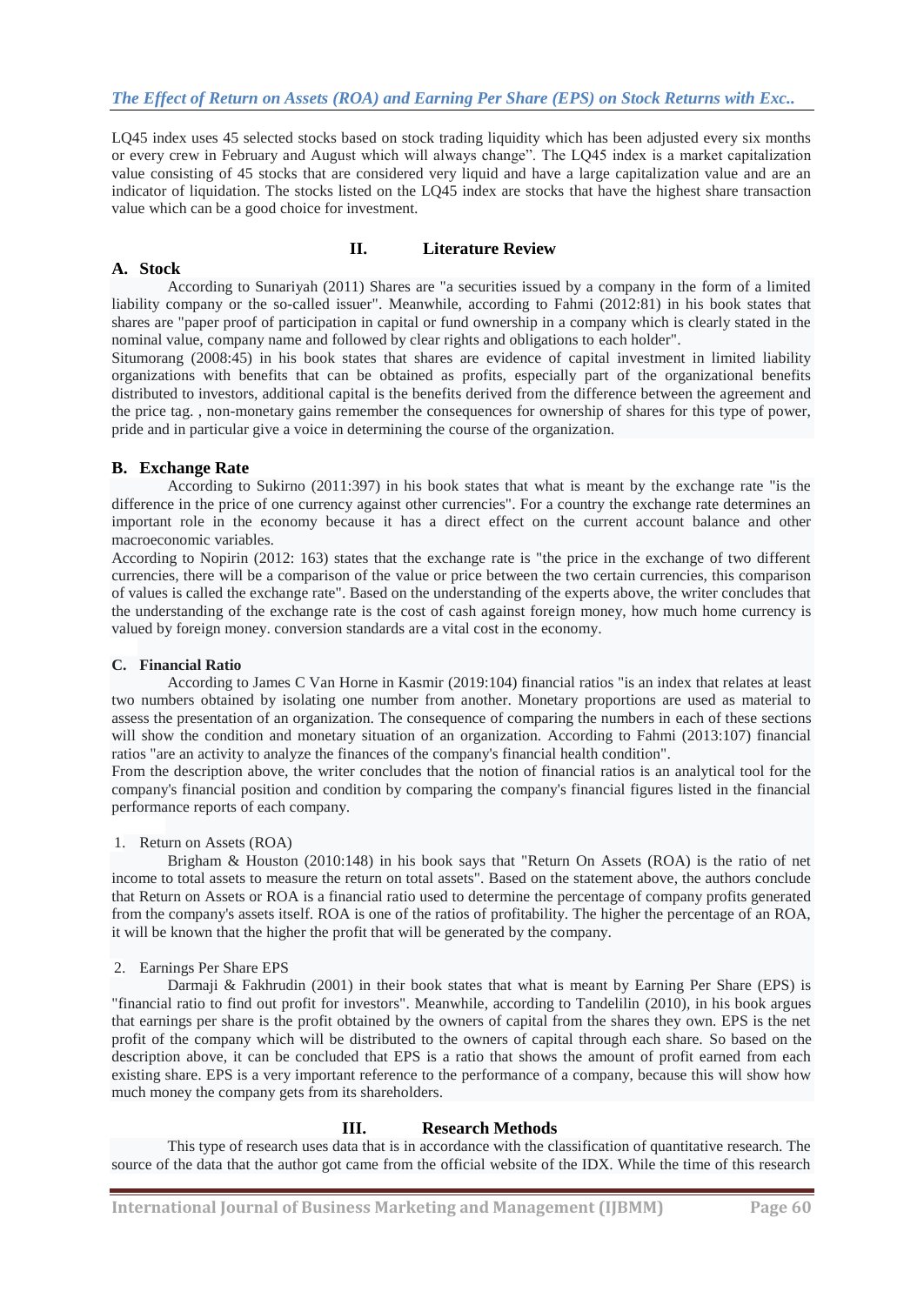was carried out in July 2020 to July 2021.

Manufacturing companies are the population used by researchers in the LQ45 index on the IDX with data collection from 2016 to 2020. The LQ45 index companies were chosen because these companies have a fairly large contribution to Indonesia's economic development and this sector is in great demand by the public. investors who want to invest are considered to be manufacturing companies with the LQ45 index having a fairly high level of liquidity.

In this study, the authors obtained samples using purposive sampling technique in order to obtain in accordance with research needs. There are as many as 7 companies which are then multiplied by the number of research periods, namely 5 years, so the number of samples used in this study is 35 which is in accordance with research needs.

| No | Code        | <b>Stock Name</b>             |
|----|-------------|-------------------------------|
|    | ASII        | Astra International Tbk       |
| 2  | <b>GGRM</b> | Gudang Garam Tbk              |
| 3  | <b>HMSP</b> | H.M. Sampoerna Tbk            |
| 4  | <b>KLBF</b> | Kalbe Farma Tbk               |
| 5  | <b>SMGR</b> | Semen Indonesia (Persero) Tbk |
| 6  | SRIL        | Sri Rejeki Isman Tbk          |
|    | UNVR        | Unilever Indonesia TBk        |

In this study, the authors use secondary data in the form of numbers in the financial statements of manufacturing companies that are on the LQ45 index and also the exchange rate in the 2016-2020 period. In this research, documentation technique is used in obtaining data from the financial statements of the company concerned. The data includes Return On Assets (ROA), Earning Per Share (EPS), Stock Returns and also Exchange Rates.

In this study, Return on Assets (ROA) and Earning Per Share (EPS) are independent variables. Stock return is the dependent variable. Exchange rate is a moderating variable used in the implementation of the research. Researchers also used data analysis techniques with multiple linear regression analysis methods, Moderated regression analysis (MRA), and hypothesis testing.

#### **IV. Results And Discussion**

From the results of research that has been done by the author, the following is a description of the results of hypothesis testing:

#### **1. Effect of Return on Assets on Stock Return**

From the results of calculations through the t test method as shown in the table above. It is known that the significant number for the effect of ROA  $(X2)$  on stock return  $(Y)$  is  $(0.036)$   $(0.05)$  where the t value is calculated (17.705) t Table (2.0395) so it can be concluded that H1 is accepted and ROA has a significant effect on return share. From these results, it is explained that information regarding the increase in the percentage value of high return on assets will result in an increase in the value of high stock returns as well. Referring to the signal theory in the previous chapter which states that information about the increase in the value of a company, which in this case is ROA, will be received and received a response from shareholders as an opportunity to expect maximum investment returns.

The results of data analysis show that the results of the study are similar/in line with the research of Sutriani (2014) and Awaluddin (2020) which also analyzed the effect of variable X (ROA) on variable Y (stock returns). In this research, ROA results have a significant effect on stock returns.

#### **2. Effect of Earning Per Share (EPS) on Stock Return**

Based on the t-test calculation, the results of Earning Per Share (EPS) on Stock Return are (0.564) (0.05) and t-count is 0.582 2.03951. From this value, H2 is rejected. Thus, Earning Per Share (EPS) is declared to have no significant effect on stock returns. The results of this study are in line with the research of Utami et. al (2019) and Robit Mustofa (2020) who analyzed the effect of variable X (Earning Per Share) on variable Y (stock returns). In his research, he stated that Earning Per Share (EPS) had no significant effect on stock returns. The analysis of this study shows that the earning per share (EPS) variable is not the only factor that can affect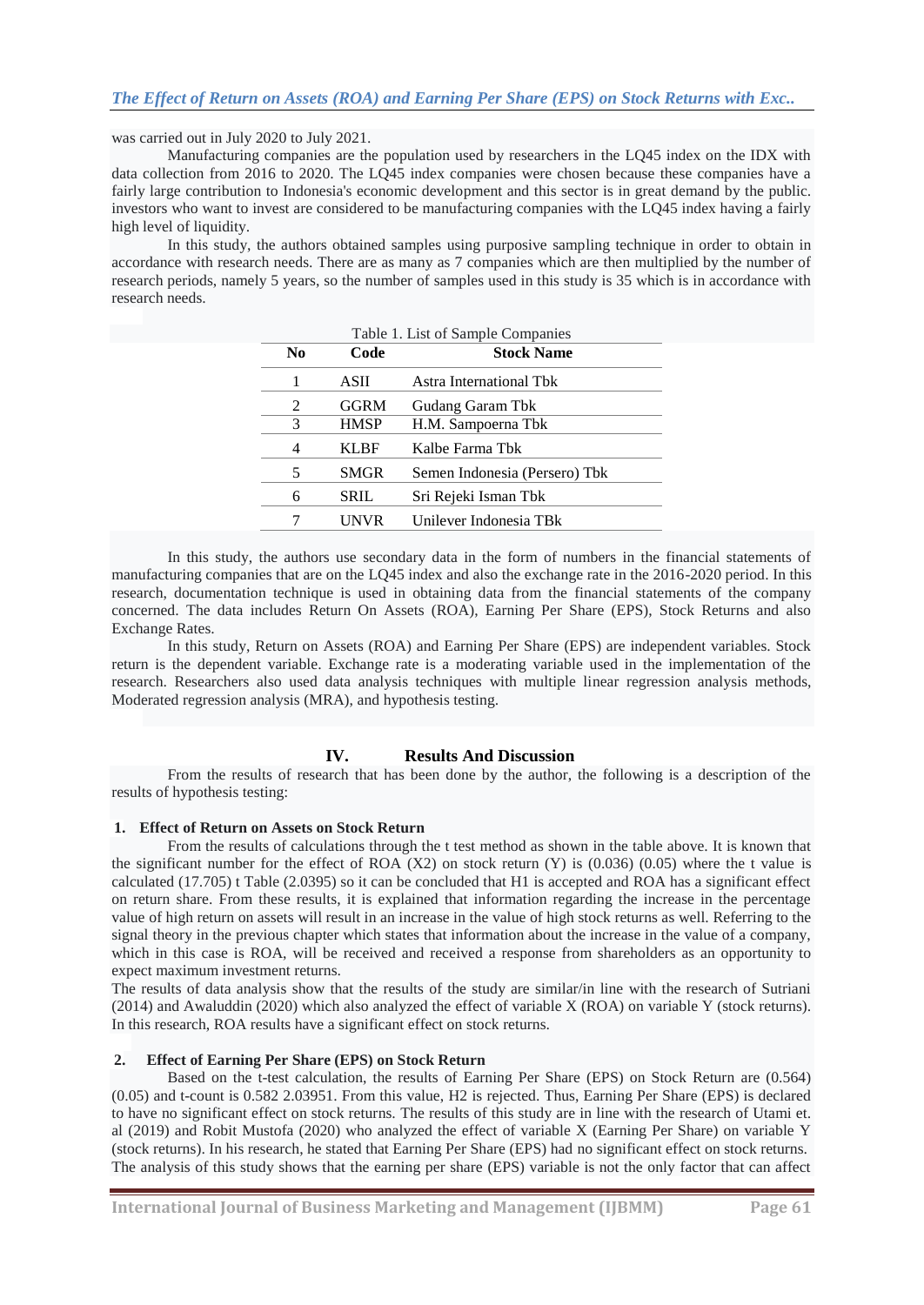stock returns. The calculation of statistical results from Earning Per Share (EPS) shows a very minimal value so that the company in distributing dividends to investors who will invest is very small. For investors, the value of Earning Per Share (EPS) is high or consistently increasing, investors will respond that the company is in good condition in empowering its assets. As is well known, the higher the net profit after tax obtained by a company will increase the stock returns of shareholders so that it can attract the interest of investors.

### **3. Effect of Exchange Rate in moderating the relationship between Return On Assets and Stock Returns**

From the results of calculations using the Moderated Regression Analysis (MRA) method as shown in the table above, it is known that the t-count value of the interaction between ROA and Exchange Rate variables is 1.739 and the value of sig. 0.092. This means that the t-count value of ROA and the Exchange Rate variable as a moderating variable is not greater than the t-table value, which is 2.03951 t-count < t table and sig value. 0.092 is greater than 0.05. So it can be concluded that the Exchange Rate is Not Moderate Significantly on the relationship between the ROA variable on Stock Return. So the decision that can be taken is that H3 is rejected.

The results of data analysis show that the results of this study are the same or similar to the results of the previous research conducted by Anis Sutriani (2014) and Istiqomah & Mardiana (2020) with a research title similar to this study, namely both using the exchange rate as a moderator. The results of their research also show that the exchange rate as a moderating variable is not able to moderate the effect of profitability ratios on stock returns. The exchange rate is not able to moderate the effect of EPS on stock returns because EPS is a profitability ratio that is closely related to the company's internals, while the exchange rate is one of the factors related to macroeconomics in terms of the company's externals.

#### **4. Effect of Exchange Rate in moderating the relationship between Earning Per Share on Stock Return**

Based on the results of data analysis using the Moderated Regression Analysis (MRA) method as shown in the table above, it is known that the t-count value of the interaction between the EPS and Exchange Rate variables is (1.573) with a significant number (0.126). This means that the t-count value of EPS and the Exchange Rate variable as a moderating variable cannot exceed the t-table number (2.03951) or t-count <t-table and the significance value (0.126) exceeds (0.05). This result states that the exchange rate is unable to moderate significantly on the relationship between the EPS variable and stock returns. So the decision that can be taken by the author is that H4 is rejected. The exchange rate is not able to moderate the effect of EPS on stock returns because EPS is one of the profitability ratios that is closely related to the company's internal, while the exchange rate is one of the factors related to macroeconomics in terms of the company's external.

The results of data analysis show that the results of the study are the same or similar to the results of previous research conducted by Istiqomah & Mardiana (2020) with a research title similar to this study, which is both using the exchange rate as a moderator. The results of their research also show that the exchange rate as a moderating variable is not able to moderate the effect of profitability ratios on stock returns.

#### **V. CONCLUSION AND SUGGESTIONS**

Based on the results of data analysis that has been carried out by researchers regarding the effect of ROA and EPS on stock returns with exchange rates as a moderating variable for case studies in manufacturing companies listed in the LQ45 index on the IDX in 2016-2020 which has been carried out in the previous chapter, the following conclusions are obtained. :

- 1. Return on Assets individually has a significant effect on stock returns in manufacturing companies listed in the LQ45 index on the Indonesia Stock Exchange (IDX) for the 2016-2020 period.
- 2. Earning Per Share individually does not have a significant effect on stock returns of the case study manufacturing companies listed in the LQ45 index on the Indonesia Stock Exchange for the 2016-2020 period.
- 3. The exchange rate is not able to strengthen or weaken the influence of ROA on stock returns in manufacturing companies listed in the LQ45 index on the Indonesia Stock Exchange (IDX) for the 2016- 2020 period.
- 4. The exchange rate is not able to strengthen or weaken the effect of EPS on stock returns in manufacturing companies listed in the LQ45 index on the Indonesia Stock Exchange for the 2016-2020 period.

From the conclusions presented, the researcher conveys suggestions for future researchers who will take the title of research with the same variable, it is expected to add financial performance variables and several other factors that are more specific with stock returns in research in order to maximize research results for the better.